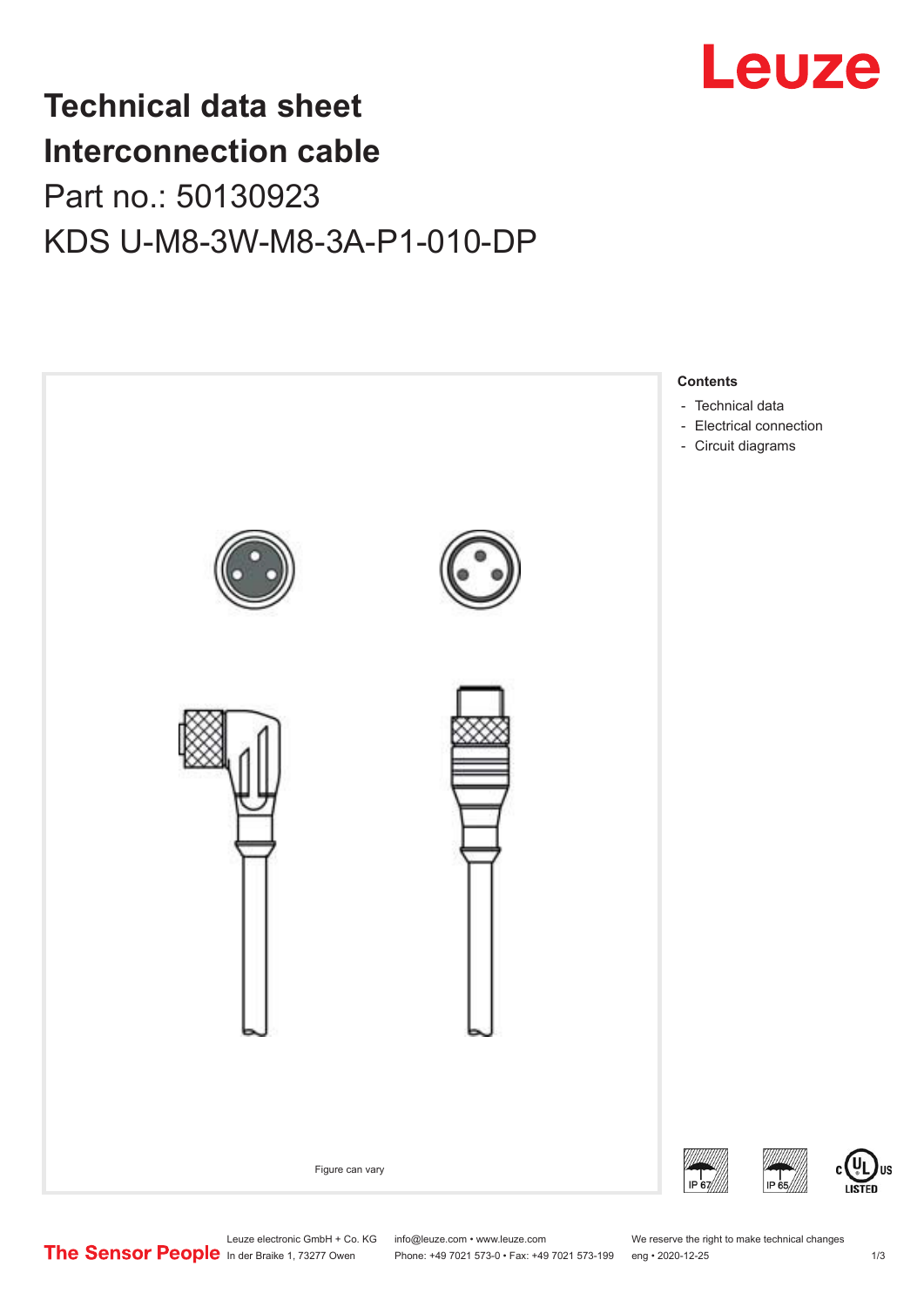### <span id="page-1-0"></span>**Technical data**

#### **Connection**

| <b>Connection 1</b>               |                                                                                                                                                                                                                                |
|-----------------------------------|--------------------------------------------------------------------------------------------------------------------------------------------------------------------------------------------------------------------------------|
| <b>Type of connection</b>         | Connector                                                                                                                                                                                                                      |
| <b>Thread size</b>                | M <sub>8</sub>                                                                                                                                                                                                                 |
| <b>Type</b>                       | Female                                                                                                                                                                                                                         |
| No. of pins                       | 3-pin                                                                                                                                                                                                                          |
| Version                           | Angled                                                                                                                                                                                                                         |
| <b>Connector, LED</b>             | Yes                                                                                                                                                                                                                            |
| <b>Connection 2</b>               |                                                                                                                                                                                                                                |
| <b>Type of connection</b>         | Connector                                                                                                                                                                                                                      |
| <b>Thread size</b>                | M <sub>8</sub>                                                                                                                                                                                                                 |
| <b>Type</b>                       | Male                                                                                                                                                                                                                           |
| No. of pins                       | 3-pin                                                                                                                                                                                                                          |
| Version                           | Axial                                                                                                                                                                                                                          |
|                                   |                                                                                                                                                                                                                                |
| <b>Cable properties</b>           |                                                                                                                                                                                                                                |
| <b>Number of conductors</b>       | 3 Piece(s)                                                                                                                                                                                                                     |
| Wire cross section                | $0.25$ mm <sup>2</sup>                                                                                                                                                                                                         |
| <b>AWG</b>                        | 24                                                                                                                                                                                                                             |
| Sheathing color                   | <b>Black</b>                                                                                                                                                                                                                   |
| Shielded                          | No                                                                                                                                                                                                                             |
| Silicone-free                     | Yes                                                                                                                                                                                                                            |
| Cable design                      | Interconnection cable                                                                                                                                                                                                          |
| Cable diameter (external)         | $4.3 \text{ mm}$                                                                                                                                                                                                               |
| Cable length                      | 1,000 mm                                                                                                                                                                                                                       |
| <b>Sheathing material</b>         | <b>PUR</b>                                                                                                                                                                                                                     |
| <b>Wire insulation</b>            | <b>PUR</b>                                                                                                                                                                                                                     |
| <b>Traverse rate</b>              | Max, 3.3 m/s with horiz, traverse path of<br>5m and and max, acceleration of 5m/s <sup>2</sup>                                                                                                                                 |
| Suitability for drag chains       | Yes                                                                                                                                                                                                                            |
| Properties of the outer sheathing | Free of CFC, cadmium, silicone, halogen<br>and lead, matt, low-adhesion, abrasion-<br>resistant, easily machine-processable                                                                                                    |
| Resistance of the outer sheathing | Hydrolysis and microbe resistant, good<br>oil, gasoline and chemical resistance in<br>accordance with VDE 0472 part 803 test<br>B, flame retardant in accordance with UL<br>1581 VW1 / CSA FT1 / IEC 60332-1,<br>IEC 60332-2-2 |
| <b>Torsion suitability</b>        | $±180^\circ$ / m (max. 2 mio. cycles with 35<br>cycles / min)                                                                                                                                                                  |

### **Mechanical data**

| <b>Width across flats</b>                                       | $9 \text{ mm}$           |
|-----------------------------------------------------------------|--------------------------|
| Net weight                                                      | 35q                      |
| <b>Bending cycles</b>                                           | 5,000,000 Piece(s)       |
| Bending radius, flexible laying, min.                           | Min. 10 x cable diameter |
| Bending radius, stationary laying, min. Min. 5 x cable diameter |                          |

Leuze

#### **Operation and display**

**Number of LEDs** 1 Piece(s)

### **Environmental data**

| Ambient temperature, operation,<br>flexible use   | $-2580 °C$ |
|---------------------------------------------------|------------|
| Ambient temperature, operation,<br>stationary use | $-4080 °C$ |
| <b>Certifications</b>                             |            |
|                                                   |            |
| Degree of protection                              | IP 65      |
|                                                   | IP 67      |
| <b>Certifications</b>                             | c UL US    |

| <b>Customs tariff number</b> | 85444290 |
|------------------------------|----------|
| eCl@ss 5.1.4                 | 27279201 |
| eCl@ss 8.0                   | 27279218 |
| eCl@ss 9.0                   | 27060311 |
| eCl@ss 10.0                  | 27060311 |
| eCl@ss 11.0                  | 27060311 |
| <b>ETIM 5.0</b>              | EC001855 |
| <b>ETIM 6.0</b>              | EC001855 |
| <b>ETIM 7.0</b>              | EC001855 |

### **Electrical connection**

### **Connection 1**

| Type of connection    | Connector |
|-----------------------|-----------|
| <b>Thread size</b>    | M8        |
| <b>Type</b>           | Female    |
| No. of pins           | $3 - pin$ |
| Version               | Angled    |
| <b>Connector, LED</b> | Yes       |

#### **Connection 2**

| Type of connection | Connector |
|--------------------|-----------|
| <b>Thread size</b> | M8        |
| Type               | Male      |
| No. of pins        | $3 - pin$ |
| Version            | Axial     |